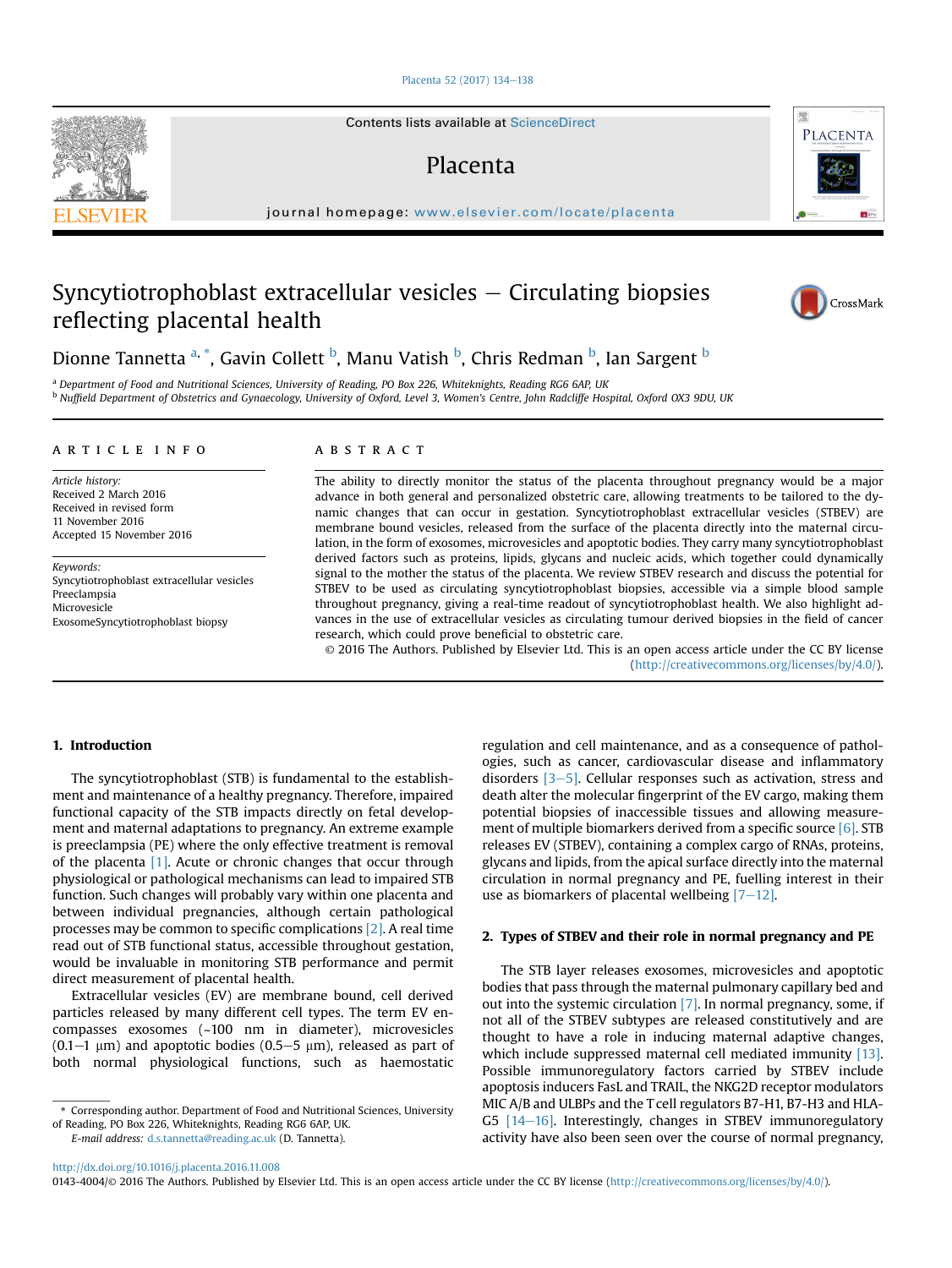with first trimester STBEV being more pro-inflammatory than those derived from term placenta [\[17\].](#page-4-0) Such observations highlight the potential physiological changes in STBEV phenotype and cargo over the course of gestation although, since first trimester placental tissue is obtained after pregnancy termination, artefactual stresses could have a significant impact on the observed changes in STBEV biological activity.

The placenta plays a key role in triggering systemic inflammation, endothelial dysfunction and hypercoagulation that underlie the maternal symptoms of PE. The maladaptations underpinning severe disease occur early in pregnancy, with inadequate remodelling of the uteroplacental spiral arteries leading to compromised placental perfusion [\[18,19\]](#page-4-0). Impaired placental function may ensue and, in severe cases, damage due to inflammatory, oxidative and ER stresses occurs, all of which could stimulate the release of excess STBEV with a pathological phenotype and cargo [\[20,21\]](#page-4-0). This scenario is supported by several studies, including our own work showing that treatment of BeWo choriocarcinoma cells with tunicamycin, to induce ER stress, stimulates the increased release of EV, larger in size and carrying an increased cargo of danger associated molecular pattern (DAMP) molecules (G Collett unpublished observation), also known as alarmins, which are key players in triggering a sterile inflammatory response [\[22\]](#page-4-0). Using STBEV prepared from ex vivo placental lobe dual perfusion and cultured term placental explants, STBEV released by PE placentas (PE-STBEV) were also found to be significantly larger than those from normal placentas [\[17,21\].](#page-4-0) In vitro, PE-STBEV differentially affect immune cell, endothelial cell and platelet activation, suggesting a role in the maternal systemic inflammatory response, endothelial dysfunction and hypercoagulation, which are part of the maternal syndrome of PE  $[17,23-25]$  $[17,23-25]$ . In summary, the spectrum of STBEV subtypes released in PE, changes from smaller exosomes towards larger microvesicles and apoptotic bodies, which carry an altered repertoire of biologically active factors, consistent with increased placental stress in PE. However, the biological effects of STBEV isolated from placentas of normal, early onset PE and late onset PE pregnancies have not been systematically compared, which would add much to our understanding of the underlying placental pathology.

#### 3. Circulating STBEV in normal pregnancy and PE

Circulating levels of EV reflect the balance between the rates of release and clearance. In animal models EV are rapidly cleared from the circulation, predominantly by liver and spleen, suggesting that a significant increase in EV release (or decrease in clearance rate) would be required to impact circulating levels [\[26,27\]](#page-4-0). STBEV are taken up by circulating monocytes, B cells and platelets [\[25,28\]](#page-4-0), but no data are available on clearance of STBEV by organs (e.g. lungs, heart, kidneys, liver and spleen). It is also not known whether STBEV leave the circulation via interstitial fluid into the lymphatic system or to what extent circulating STBEV represent the population first released by the placenta. This highlights the need for comparisons between STBEV originally released by the STB (e.g. ex vivo derived STBEV from placental dual perfusion or those present in uterine vein blood samples, which would most closely reflect the total STBEV population) and peripheral circulating STBEV.

In normal pregnancy, circulating STBEV are detectable in the first trimester by both placental alkaline phosphatase (PLAP; STB marker) immunoassay and flow cytometry (both free and bound to monocytes), with levels progressively rising over the course of gestation and peaking at term [\[29\].](#page-4-0) In established PE, circulating STBEV levels are significantly higher in early onset PE (<34 weeks) compared to matched normal pregnancy [\[29,30\]](#page-4-0). However, it is not known if increased STBEV levels also predate clinical symptoms of

PE [\(Fig. 1](#page-2-0)). Analysis of circulating STBEV subtypes in normal pregnancy and PE is also not available owing to a lack of reliable subtype specific markers. Circulating levels of EV that are double positive for PLAP and CD63 (marker enriched in exosomes) were reported to be detectable at 6 weeks and to rise over the subsequent course of normal gestation, suggesting that STB derived exosomes can reach the systemic circulation prior to the establishment of blood flow into the intervillous space  $(-10$  weeks gestation), although the mechanism enabling this transfer is not known [\[31,32\]](#page-4-0).

Quantification of circulating STBEV number is dependent on the sensitivity of the method used. In theory immunoassays using PLAP for capture and/or substrate cleavage should give a measure of the total PLAP positive STBEV population. This assumes that any differences in comparisons are due to changes in STBEV number rather than PLAP expression. Using nanoparticle tracking analysis (NTA) and fluorescence-NTA; techniques able to track individual EV in the size range of 50 nm to 1  $\mu$ m, we found lower PLAP positivity in placental perfusate derived exosomes compared to preparations enriched for microvesicles, suggesting lower PLAP expression on STB derived exosomes  $[33]$ . This may be due to the smaller surface area of exosomes compared to microvesicles, or selective packaging of PLAP into microvesicles. We have also found PLAP expression to be significantly lower for PE-STBEV, compared to those derived from healthy pregnancy placentas, using mass spectrometry (measures total (surface and intravesicular) PLAP; D Tannetta unpublished observation), Western blotting (total PLAP) and flow cytometry (surface PLAP), suggesting that PLAP positivity may give an underestimate of STBEV number in PE [\[21\].](#page-4-0) By flow cytometry, which has an EV detection limit of 300–500 nm (favouring detection of microvesicles and apoptotic bodies), PLAP positive STBEV have been estimated to comprise  $\sim 0.5-5\%$  of the total EV population [\[34,35\]](#page-4-0). Finally, the total number of plasma exosomes, isolated using density gradient ultracentrifugation and quantified by NTA, has been estimated to increase 50 fold in the first trimester of pregnancy, although the contribution of placenta derived exo-somes to this increase is currently not known [\[31\].](#page-4-0) Therefore, although there is strong evidence that STBEV can be found in the maternal circulation from 6 weeks onwards, quantification of their absolute number, given these findings, remains challenging.

#### 4. STBEV as STB biopsies

STBEV have promising attributes for being effective STB biopsies. They are released directly into the maternal circulation, so minimal invasive sampling is required. In theory, circulating STBEV are derived from the entire surface of the placenta; therefore, unlike a traditional biopsy which involves small tissue sampling areas, circulating STBEV would give a much better overall representation of STB status. STBEV also express STB specific surface markers such as PLAP that enable their exclusive isolation [\[21\].](#page-4-0) STBEV carry a varied cargo derived directly from the STB, but their intravesicular cargo is also protected by a phospholipid bilayer that could help to improve detection of low abundance biomarkers and those with a short half-life, such as mRNAs [\[36\]](#page-4-0). Given their rapid clearance it is likely that they represent an up-to-date picture of current STB health [\[26,27,37\]](#page-4-0). Also, longitudinal studies measuring circulating levels of STB derived exosomes, microvesicles and apoptotic bodies, would not only reveal the dynamics of STBEV subtype release but give a non-invasive analysis of STB turnover, and how it changes under stress conditions. Finally, if STBEV release and cargo can reflect pathological changes, STBEV have great potential as biomarkers for personalized diagnostics, allowing the tailoring of treatments to a particular patient's circumstances. This could prove to be important for the effective treatment of heterogeneous syndromes such as PE.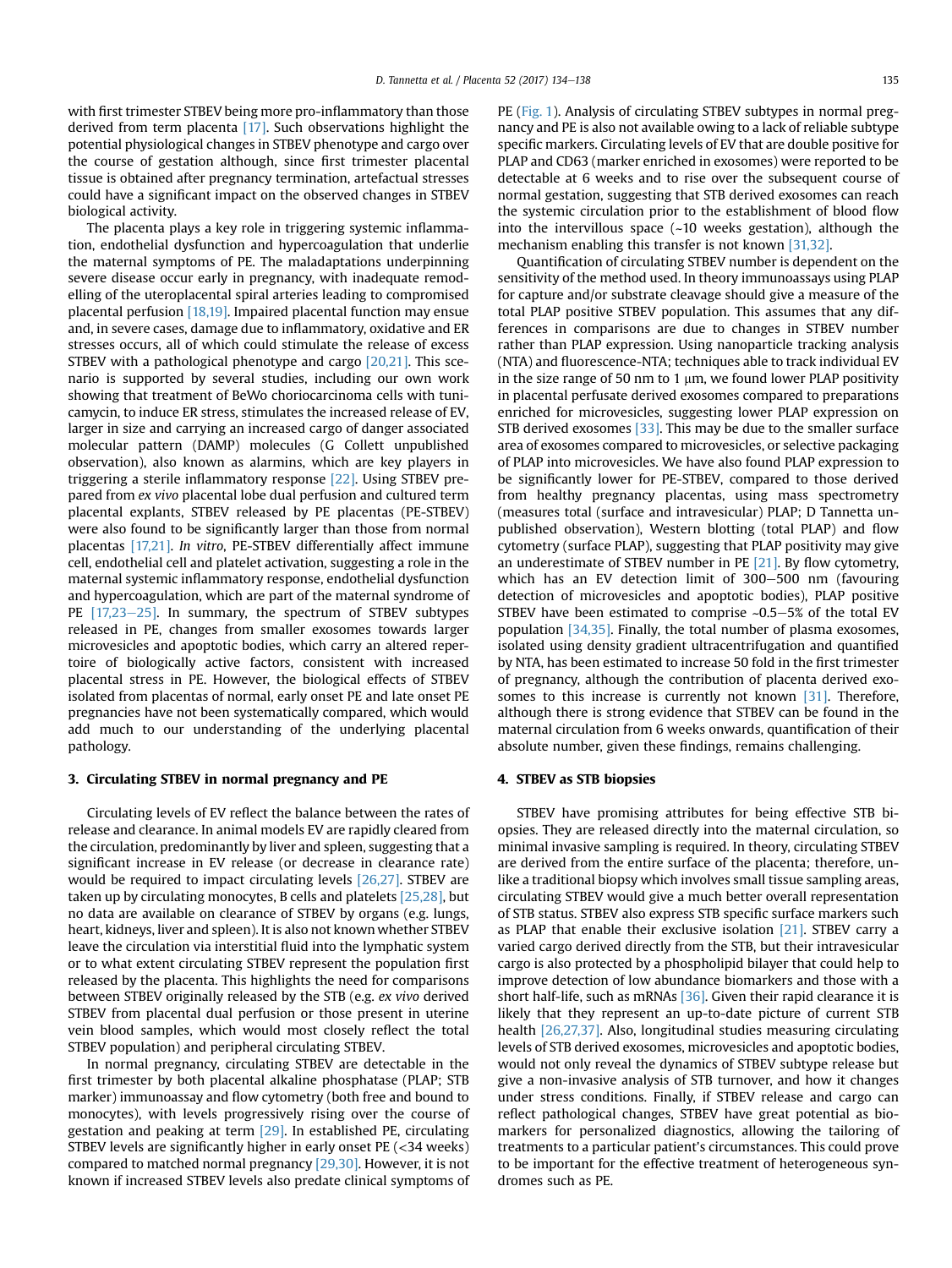<span id="page-2-0"></span>

Fig. 1. Schematic diagram summarising current literature on circulating levels of syncytiotrophoblast derived extracellular vesicles (STBEV) in normal pregnancy and preeclampsia. The intensity of the shading represents the incidence of pathological changes in the placenta and when corresponding changes in STBEV composition may be most evident.

A major limitation in STBEV research is the paucity of reliable markers to discriminate STBEV subtypes. So it is not known whether a specific STBEV subtype or the total STBEV population would be a better circulating STB biopsy. The study of ex vivo placenta derived preparations of STBEV has important limitations, especially with early onset PE requiring preterm delivery. Normal preterm controls are not readily available so differences may reflect gestational age rather than pathology. By necessity, such investigations use placental material collected when the disease is established, but predictive biomarkers should be present prior to clinical symptoms (Fig. 1). The study of blood derived STBEV would allow both retrospective matching of normal pregnancy and PE samples and analysis of STBEV biomarker potential prior to onset of disease. However, current variation in the methods used to collect samples and isolate and characterise STBEV could all impact on STBEV composition. Without standard procedures, this makes the validation of results across laboratories much harder.

#### 5. Isolation of circulating STBEV

Ideally, an effective method for the isolation of circulating STBEV would require routine blood handling techniques, minimal sample preparation and would give a high yield of undamaged pure STBEV from a small sample volume. In reality, the targeted isolation of phenotypical EV from a blood sample requires specialised isolation and detection methods, due to the subcellular nature of EV and the complexity of blood which, apart from cells, also contains EV from multiple sources (including platelets, red blood cells, leucocytes and endothelial cells) as well as numerous soluble factors with the potential to interfere in isolation methods and downstream analyses (such as STBEV cargo determination using transcriptomic and proteomic approaches). However, prior to isolation, venepuncture and blood handling, type of anticoagulant and fasting status are just some of the pre analytical variables that can affect the EV compo-sition of a sample [\[38\]](#page-4-0). Multiple processing steps can also lead to accumulating losses of EV. Therefore, to minimalize the impact of such losses, the level of purity required for any subsequent analyses should be taken into account when choosing an appropriate isolation technique [\[6,39\].](#page-3-0)

Crude preparations of total EV can be quickly obtained by precipitation techniques followed by low speed centrifugation [\[40\].](#page-4-0) More routinely used methods to isolate EV are based on size or density, such as differential centrifugation, density gradient ultracentrifugation, microfiltration and size exclusion chromatography [\[40,41\]](#page-4-0). For even greater purity and enrichment of particular EV phenotypes, immunocapture using antibodies to specific surface antigens has also proved effective  $[42]$ . There are advantages and disadvantages to each method that have been comprehensively reviewed  $[6,42-44]$  $[6,42-44]$ . Briefly, centrifugation techniques have been widely used to isolate EV from various sample types and have also been used to fractionate EV into microvesicles and exosomes, such as STBEV from placental perfusate and dendritic cell EV [\[33,45\].](#page-4-0) However, EV isolated using techniques such as precipitation and ultracentrifugation can be contaminated with protein aggregates and, in the case of blood derived samples such as plasma, high density lipoproteins, which can interfere in downstream analyses [\[43,46\].](#page-4-0) Size exclusion chromatography (SEC) is becoming the preferred method for EV isolation because it is a quick and gentle method that gives high yields of EV with good separation from soluble proteins [\[41\]](#page-4-0). However, for rapid diagnostic use, highly enriched EV of a particular phenotype can be obtained using microfluidic devices and immunocapture onto beads, magnetic nanoparticles or chips by targeting those EV expressing particular surface markers [\[42\]](#page-4-0).

PLAP has proved to be a very useful marker for STB derived EV detection, however during pregnancy soluble PLAP circulates at high levels and could compete with STBEV bound PLAP for immunocapture. Also, as described above, STBEV associated PLAP is significantly reduced in PE  $[21]$ . Therefore, although PLAP is a robust STBEV marker, its use to determine STBEV number may lead to an underestimation in PE. Partially enriched preparations of STBEV could also be obtained by using a marker expressed on STBEV and EV of other cell types affected in PE such as endoglin; expressed on STBEV in normal pregnancy and PE and also carried by endothelial cell derived EV, the circulating levels of which are increased in PE [\[21,47,48\].](#page-4-0) As the STB is the largest epithelium in direct contact with maternal blood during pregnancy, an alternative strategy could be to isolate epithelial derived EV. The oncoprotein mucin-1 is a transmembrane glycoprotein highly expressed on the apical surface of polarised epithelia, including STB where expression of mucin-1 is significantly increased in PE  $[49]$ . Mucin-1 is also expressed on the surface of EV released by several tumour types both in vivo and in vitro  $[50-52]$  $[50-52]$  $[50-52]$ . We have found that STBEV contain mucin-1 at significantly increased levels in PE, showing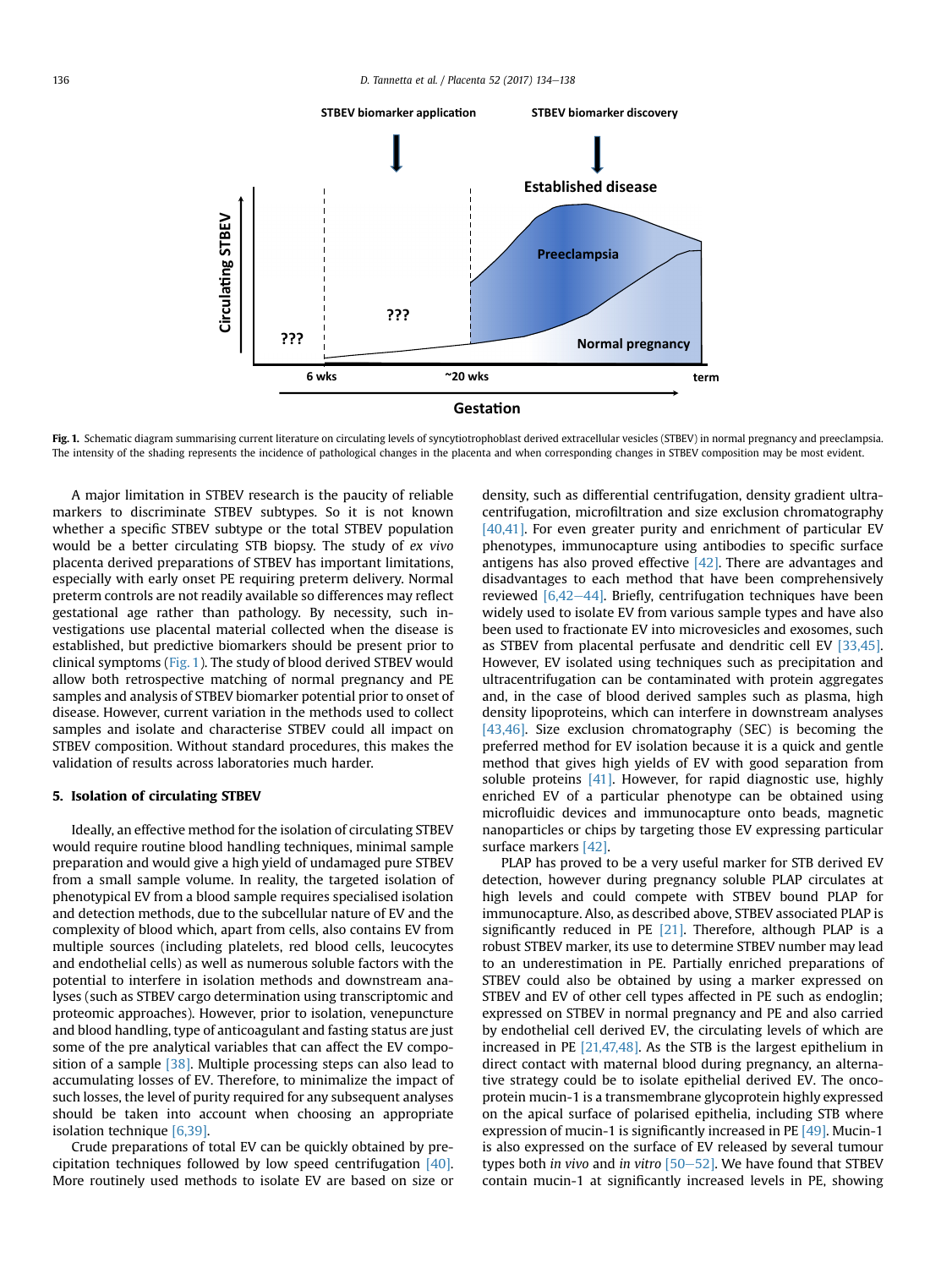<span id="page-3-0"></span>promise as a circulating STBEV marker in PE (D Tannetta, R Dragovic  $& G$  Collett unpublished observation).

# 6. Parallels with cancer EV

Cancer cells also release EV that are implicated in tumour progression and metastasis such as inflammation, modulation of cell mediated immunity and angiogenesis [\[53,54\]](#page-4-0). Here, biomarkers in personalized care cover multiple stages in the development and treatment of cancer including screening, early diagnosis, prediction, prognosis and monitoring disease progression [\[54\]](#page-4-0). Indeed, cancer displays all the problems of heterogeneity both between and within patients and the need for a personalized approach to treatment, which are likely operative in PE.

The cancer field leads the way in the clinical application of EV analysis, in particular of exosomes, and in the use of exosome derived mRNA, miRNA and protein based assays [\[44,54\]](#page-4-0). Traditional methods of isolating exosomes, such as differential centrifugation, are not suitable for routine clinical application owing to low sample throughput and low exosome yield and purity. The need for highly sensitive and specific detection systems due to the relatively low abundance of tumour specific exosomes in a heterogeneous mix of circulating EV also poses a challenge, analogous with the detection of circulating STBEV during early pregnancy.

Novel techniques for the capture and analysis of cancer derived EV have and continue to be developed. This includes methods such as on-chip immunoelectrophoresis, which identifies changes in the zeta potential of individual cancer EV following binding of EV specific antibodies [\[55\]](#page-4-0). Nanoplasmonic technology has been utilised to capture ovarian cancer exosomes using epithelial marker specific antibodies [\[56\].](#page-4-0) An acoustic nanofilter system has also been developed that separates EV according to size and density using differential acoustic force generated by ultrasound waves [\[57\].](#page-4-0) Finally, serum colorectal cancer derived EV have been detected directly in patient blood samples using Exoscreen, a technique whereby cancer specific EV are captured using two types of antibodies and detected by photosensitizer beads [\[58\]](#page-4-0). Interestingly, identification of novel disease biomarkers may not be necessary as exosome association may also improve existing biomarker specificity. For example, exosome associated levels of the validated prostate cancer biomarker prostate-specific antigen (PSA), have been found to have higher disease specificity than total circulating and urinary levels [\[59,60\].](#page-4-0) Likewise, given the controversy over the variability in reported levels and cellular source of circulating sFlt-1 in PE, STBEV associated sFlt-1 could be a more informative measure of placenta derived sFlt-1 [\[61\].](#page-4-0) Such innovations may aid the pregnancy field to overcome limitations such as low numbers of circulating STBEV during early pregnancy and specificity of some circulating PE markers, enabling better utilisation of STBEV for clinical applications.

## 7. Conclusions

There is increasing evidence that STBEV have huge potential as circulating STB biopsies, easily accessible throughout gestation and as a real time reflection of STB status. Their complex cargo of mRNA, miRNA, proteins, glycans and lipids gives a potentially rich source of biomarkers in complications involving placental dysfunction. Most focus has been on STBEV as biomarkers to predict or diagnose PE, with the cargo giving a PE 'finger print' reflecting specific pathological mechanisms such as inflammatory, oxidative and ER stresses. However, there is now a pressing need to relate data on STBEV and their cargo, generated ex vivo from normal and PE affected placentas to STBEV found in blood samples. Moreover, a thorough profiling of circulating STBEV during the course of normal pregnancy is also needed to facilitate the identification of pathological changes. This would be greatly benefitted by the development of an efficient, reliable and clinically feasible extraction method. Finally, STBEV show promise in the clinical monitoring of PE, but STBEV analysis may also be applicable to other forms of placental compromise/stress and even epigenetic changes that may alter both short and long term fetal outcomes.

# Conflict of interests

The authors declare no conflict of interest.

### Acknowledgements

This work was supported by a MRC Programme Grant (MR/ J003360/1). Presented at the 2015 Global Pregnancy Collaboration (CoLab) conference in Oxford, England. The Global Pregnancy Collaboration is part of the Pre-eclampsia-Eclampsia Monitoring, Prevention & Treatment (PRE-EMPT) initiative funded by the University of British Columbia, a grantee of the Bill & Melinda Gates Foundation.

#### References

- [1] [C.S. Roland, J. Hu, C.E. Ren, H. Chen, J. Li, M.S. Varvoutis, et al., Morphological](http://refhub.elsevier.com/S0143-4004(16)30637-3/sref1) [changes of placental syncytium and their implications for the pathogenesis of](http://refhub.elsevier.com/S0143-4004(16)30637-3/sref1) [preeclampsia, Cell. Mol. Life Sci.: CMLS 73 \(2\) \(2016\) 365](http://refhub.elsevier.com/S0143-4004(16)30637-3/sref1)-[376.](http://refhub.elsevier.com/S0143-4004(16)30637-3/sref1)
- [2] [A.S. Sahay, D.P. Sundrani, S.R. Joshi, Regional changes of placental vasculari](http://refhub.elsevier.com/S0143-4004(16)30637-3/sref2)zation in preeclampsia: a review, IUBMB Life  $67(8)(2015)$   $619-625$ .
- [3] [M. Yanez-Mo, P.R. Siljander, Z. Andreu, A.B. Zavec, F.E. Borras, E.I. Buzas, et al.,](http://refhub.elsevier.com/S0143-4004(16)30637-3/sref3) [Biological properties of extracellular vesicles and their physiological functions,](http://refhub.elsevier.com/S0143-4004(16)30637-3/sref3) [J. Extracell. Vesicles 4 \(2015\) 27066.](http://refhub.elsevier.com/S0143-4004(16)30637-3/sref3)
- [4] [A. Lo Cicero, P.D. Stahl, G. Raposo, Extracellular vesicles shuf](http://refhub.elsevier.com/S0143-4004(16)30637-3/sref4)fling intercellular [messages: for good or for bad, Curr. Opin. Cell Biol. 35 \(2015\) 69](http://refhub.elsevier.com/S0143-4004(16)30637-3/sref4)-[77.](http://refhub.elsevier.com/S0143-4004(16)30637-3/sref4)
- [5] [J. De Toro, L. Herschlik, C. Waldner, C. Mongini, Emerging roles of exosomes in](http://refhub.elsevier.com/S0143-4004(16)30637-3/sref5) [normal and pathological conditions: new insights for diagnosis and thera](http://refhub.elsevier.com/S0143-4004(16)30637-3/sref5)[peutic applications, Front. Immunol. \(2015\) 6](http://refhub.elsevier.com/S0143-4004(16)30637-3/sref5).
- [6] [R. Xu, D.W. Greening, H.J. Zhu, N. Takahashi, R.J. Simpson, Extracellular vesicle](http://refhub.elsevier.com/S0143-4004(16)30637-3/sref6) [isolation and characterization: toward clinical application, J. Clin. Investig. 126](http://refhub.elsevier.com/S0143-4004(16)30637-3/sref6)  $(4)$  (2016) 1152-[1162.](http://refhub.elsevier.com/S0143-4004(16)30637-3/sref6)
- [7] [D. Tannetta, R. Dragovic, Z. Alyahyaei, J. Southcombe, Extracellular vesicles](http://refhub.elsevier.com/S0143-4004(16)30637-3/sref7) [and reproduction-promotion of successful pregnancy, Cell Mol. Immunol. 11](http://refhub.elsevier.com/S0143-4004(16)30637-3/sref7)  $(6)$  (2014) 548-[563](http://refhub.elsevier.com/S0143-4004(16)30637-3/sref7).
- [8] [M. Tong, T. Kleffmann, S. Pradhan, C.L. Johansson, J. DeSousa, P.R. Stone, et al.,](http://refhub.elsevier.com/S0143-4004(16)30637-3/sref8) [Proteomic characterization of macro-, micro- and nano-extracellular vesicles](http://refhub.elsevier.com/S0143-4004(16)30637-3/sref8) derived from the same fi[rst trimester placenta: relevance for feto-maternal](http://refhub.elsevier.com/S0143-4004(16)30637-3/sref8) communication, Hum. Reprod. 31 (4)  $(2016)$  687–[699](http://refhub.elsevier.com/S0143-4004(16)30637-3/sref8).
- [9] D. Tannetta, I. Masliukaite, M. Vatish, C. Redman, I. Sargent, Update of syncytiotrophoblast derived extracellular vesicles in normal pregnancy and preeclampsia, J. Reprod. Immunol. (2016 Aug 24) pii: S0165-0378(16)30388- 6. [http://dx.doi.org/10.1016/j.jri.2016.08.008.](http://dx.doi.org/10.1016/j.jri.2016.08.008) [Epub ahead of print].
- [10] [T. Cronqvist, K. Salje, M. Familari, S. Guller, H. Schneider, C. Gardiner, et al.,](http://refhub.elsevier.com/S0143-4004(16)30637-3/sref10) [Syncytiotrophoblast vesicles show altered micro-RNA and haemoglobin](http://refhub.elsevier.com/S0143-4004(16)30637-3/sref10) [content after ex-vivo perfusion of placentas with haemoglobin to mimic](http://refhub.elsevier.com/S0143-4004(16)30637-3/sref10) [preeclampsia, PLoS One 9 \(2\) \(2014\) e90020.](http://refhub.elsevier.com/S0143-4004(16)30637-3/sref10)
- [11] [A.K. Gupta, W. Holzgreve, S. Hahn, Decrease in lipid levels of syncytio](http://refhub.elsevier.com/S0143-4004(16)30637-3/sref11)[trophoblast micro-particles reduced their potential to inhibit endothelial cell](http://refhub.elsevier.com/S0143-4004(16)30637-3/sref11) proliferation, Arch. Gynecol. Obstetrics  $277(2)(2008)$  115-[119](http://refhub.elsevier.com/S0143-4004(16)30637-3/sref11).
- [12] [J.F. Mouillet, Y. Ouyang, C.B. Coyne, Y. Sadovsky, MicroRNAs in placental](http://refhub.elsevier.com/S0143-4004(16)30637-3/sref12) [health and disease, Am. J. Obstetrics Gynecol. 213 \(4 Suppl.\) \(2015\)](http://refhub.elsevier.com/S0143-4004(16)30637-3/sref12)  $S163 - S172$  $S163 - S172$  $S163 - S172$
- [13] [L. Mincheva-Nilsson, V. Baranov, Placenta-derived exosomes and syncytio](http://refhub.elsevier.com/S0143-4004(16)30637-3/sref13)[trophoblast microparticles and their role in human reproduction: immune](http://refhub.elsevier.com/S0143-4004(16)30637-3/sref13) [modulation for pregnancy success, Am. J. Reproductive Immunol. 72 \(5\)](http://refhub.elsevier.com/S0143-4004(16)30637-3/sref13)  $(2014)$  440-[457.](http://refhub.elsevier.com/S0143-4004(16)30637-3/sref13)
- [14] [S.K. Kshirsagar, S.M. Alam, S. Jasti, H. Hodes, T. Nauser, M. Gilliam, et al.,](http://refhub.elsevier.com/S0143-4004(16)30637-3/sref14) [Immunomodulatory molecules are released from the](http://refhub.elsevier.com/S0143-4004(16)30637-3/sref14) first trimester and term [placenta via exosomes, Placenta 33 \(12\) \(2012\) 982](http://refhub.elsevier.com/S0143-4004(16)30637-3/sref14)-[990](http://refhub.elsevier.com/S0143-4004(16)30637-3/sref14).
- [15] [A.C. Stenqvist, O. Nagaeva, V. Baranov, L. Mincheva-Nilsson, Exosomes](http://refhub.elsevier.com/S0143-4004(16)30637-3/sref15) [secreted by human placenta carry functional Fas ligand and TRAIL molecules](http://refhub.elsevier.com/S0143-4004(16)30637-3/sref15) [and convey apoptosis in activated immune cells, suggesting exosome](http://refhub.elsevier.com/S0143-4004(16)30637-3/sref15)[mediated immune privilege of the fetus, J. Immunol. 191 \(11\) \(2013\)](http://refhub.elsevier.com/S0143-4004(16)30637-3/sref15) [5515](http://refhub.elsevier.com/S0143-4004(16)30637-3/sref15)-[5523](http://refhub.elsevier.com/S0143-4004(16)30637-3/sref15).
- [16] [M. Hedlund, A.C. Stenqvist, O. Nagaeva, L. Kjellberg, M. Wulff, V. Baranov, et](http://refhub.elsevier.com/S0143-4004(16)30637-3/sref16) [al., Human placenta expresses and secretes NKG2D ligands via exosomes that](http://refhub.elsevier.com/S0143-4004(16)30637-3/sref16) [down-modulate the cognate receptor expression: evidence for immunosup](http://refhub.elsevier.com/S0143-4004(16)30637-3/sref16)[pressive function, J. Immunol. 183 \(1\) \(2009\) 340](http://refhub.elsevier.com/S0143-4004(16)30637-3/sref16)-[351](http://refhub.elsevier.com/S0143-4004(16)30637-3/sref16).